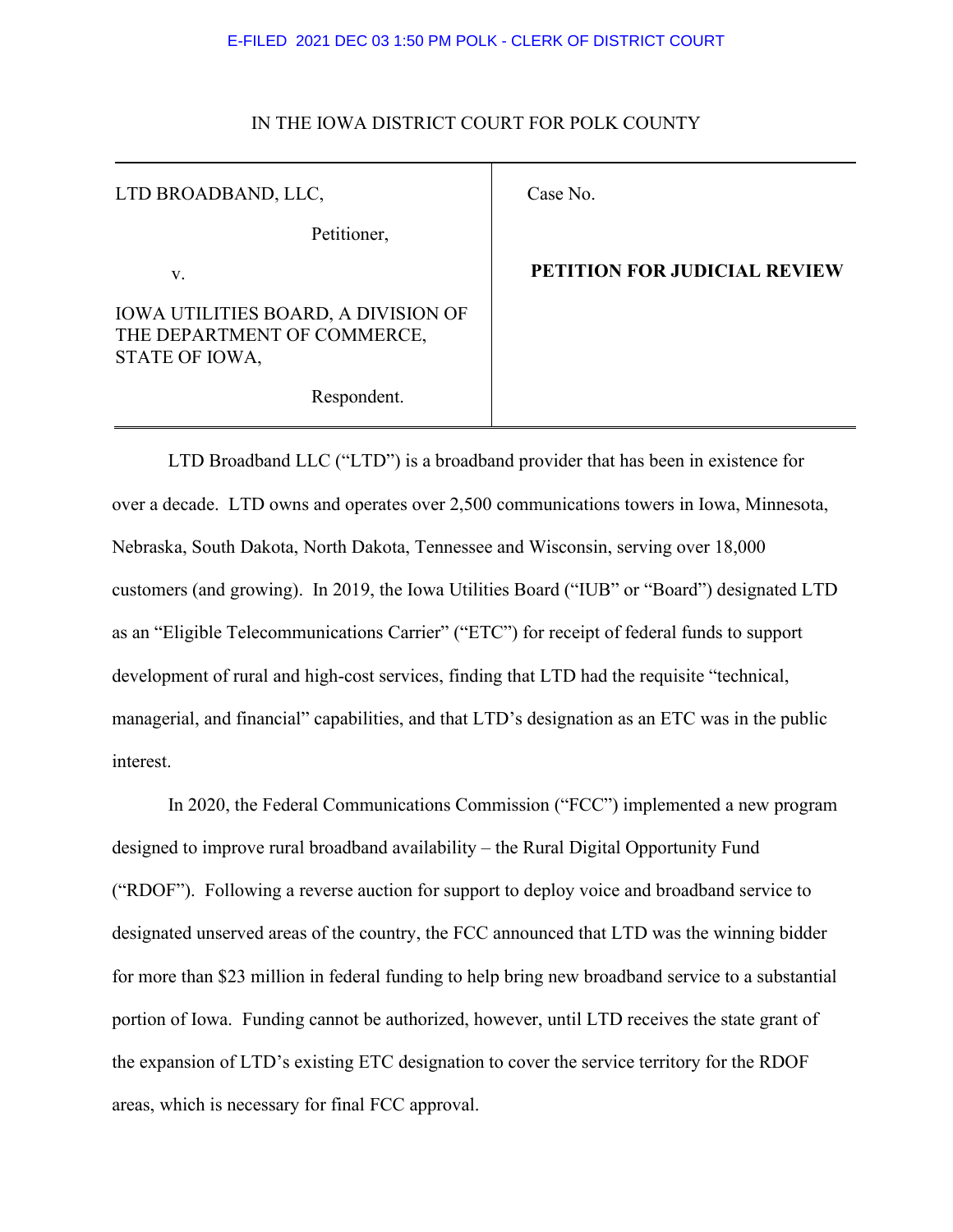LTD filed a timely and substantially complete application to expand its ETC designation, and promptly responded to IUB staff follow-up questions and requests for additional information. Nonetheless, the Board first delayed, and ultimately in a final order of November 5, 2021, improperly denied LTD's ETC expansion application. The delay and denial of ETC expansion means more than \$23,000,000 in federal funding that LTD would have used to deploy broadband service to rural Iowans cannot be authorized to LTD by the FCC. Accordingly, LTD seeks judicial review pursuant to Iowa Code § 17A.19 of the Board's action in IUB Docket ETA.2019-0001.

### **PARTIES AND VENUE**

1. LTD Broadband LLC is incorporated in Nevada, and is authorized to conduct business in Iowa.

2. The Iowa Utilities Board is an administrative agency of the State of Iowa, and part of the Iowa Department of Commerce. It is the agency charged with regulation of certain defined utilities in Iowa, and is an Agency for purposes of the Iowa Administrative Procedures Act. *See* Iowa Code § 17.2(1).

3. Venue is proper in Polk County pursuant to Iowa Code § 17A.19(2), which establishes venue in Polk County by statute. Moreover, the decisions and actions complained of occurred at the Board's office in Polk County.

### **FACTS**

4. Both the federal government and the state of Iowa have, as a policy, the promotion of "universal service" – the ability of all persons to access and afford reliable communications services. Such policies increasingly extend to services for both voice and broadband.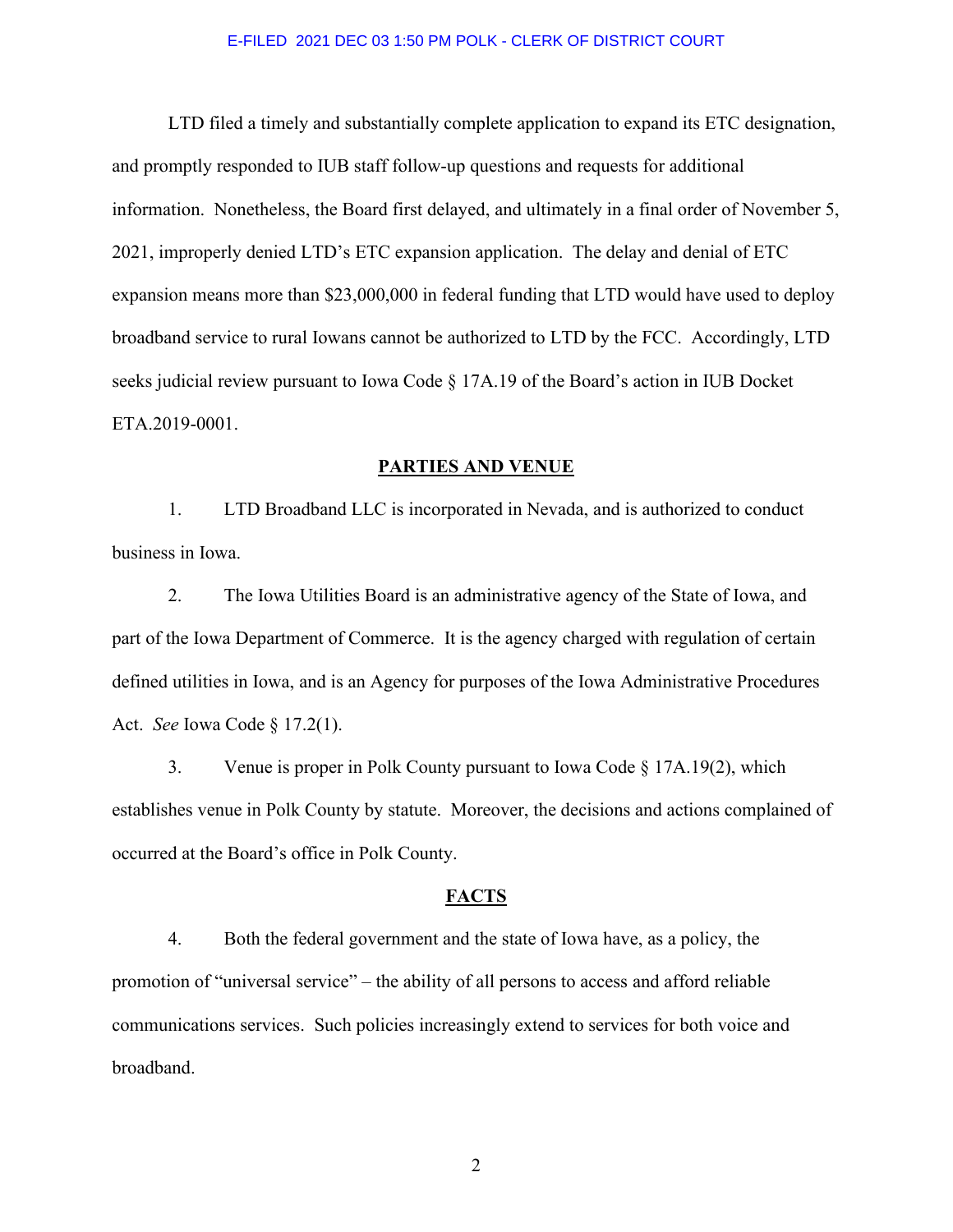5. To further such universal service policies, Congress, and ultimately the FCC, have provided for support to providers who agree to build networks and provide service in areas with low population densities and, as a result, high costs of service. Collectively such programs are referred to as FCC's "High Cost Programs." Two such programs of particular relevance here are the Connect America Fund Phase II ("CAF II") and the Rural Digital Opportunity Fund ("RDOF").

6. Under federal law for the High Cost Programs, certain aspects of administration are delegated to state commissions like the Board – in particular determining the initial qualification for such programs for providers requesting participation in specifically identified areas, and making annual certifications that funds from such programs are being used solely for their intended purposes.

7. In Iowa, the Board has adopted administrative rules for its role in the federal High Cost Programs. These rules are at 199 Iowa Administrative Code (IAC) chapter 39.

8. The rules for initial designation as an ETC are extensive, and require submission of evidence sufficient for the Board to determine a provider has the technical, financial and managerial capability to fulfill its service obligations. *See* 199 IAC 39.3(1) and (2).

9. On January 22, 2019, LTD filed an application and supporting materials with the Board for designation as an ETC as a predicate for FCC authorization of support to LTD in the CAF II program.

10. On February 20, 2019, just 28 days later, the Board granted LTD's application and designated it as an ETC in the census blocks it requested, finding that LTD had demonstrated the technical, financial and managerial capabilities, met the requirements of the law, and that designating LTD was in the public interest. *Attachment A*.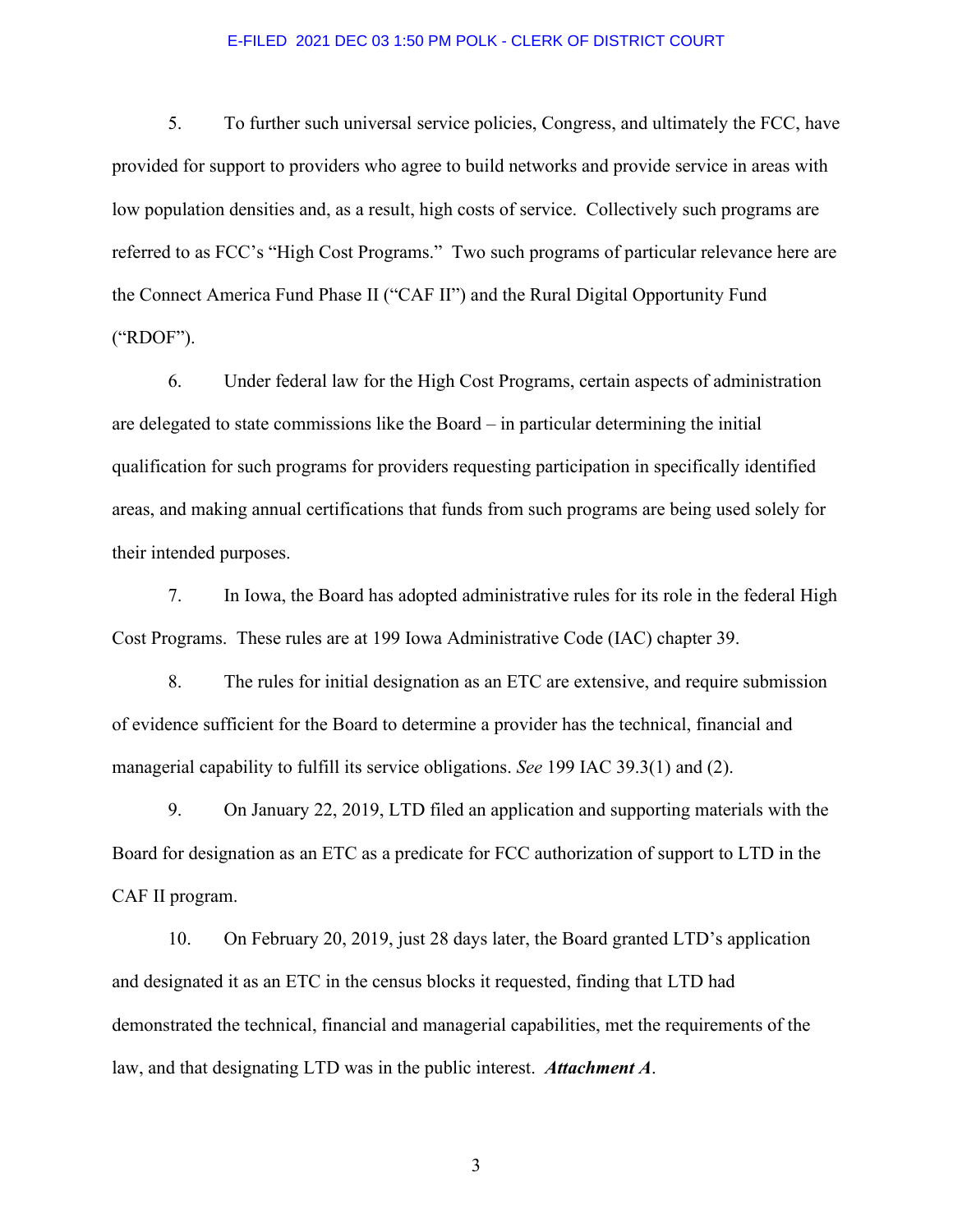11. In 2020, the FCC implemented the new RDOF program. The FCC determined

LTD was eligible for participation in the reverse auction to allocate support to additional designated unserved areas the FCC had identified. LTD was the winning bidder for an additional 12,916 locations in Iowa, with total support of \$23,184,786.30 over a ten-year period. The award is contingent on LTD obtaining state ETC designation for the additional census blocks containing those locations.

12. Because LTD was already an ETC in Iowa, under the Iowa rules all that was required was an amendment to LTD's ETC designation to include the RDOF census blocks. While the rules describing an *initial* application include more than three pages of requirements, the *entire* rule on amending territory provides:

*Amendments other than transactions*. Where a carrier that has been designated by the board as an ETC intends to serve as an ETC in a new service area for the purpose of receiving support from the CAF Phase II auction or for other similar purposes, the carrier shall file a request to amend its designation with a notice of expansion at least 30 days in advance of the expansion and shall certify that the carrier intends to amend its designation to serve as an ETC in the expanded service area.

199 IAC 39.3(3)(i).

13. On May 7, 2021, LTD filed its Request to Amend Eligible Telecommunication Carrier Designation to add the additional census blocks. In that amendment, which was filed 30 days before the proposed date of the expansion, LTD certified that it intended to amend its designation and serve as an ETC in the expanded service areas. *Attachment B*.

14. LTD did everything required by law to amend its ETC designation. Moreover, LTD provided considerable additional information, re-asserting the qualifications for the initial

designation, which was not required by law.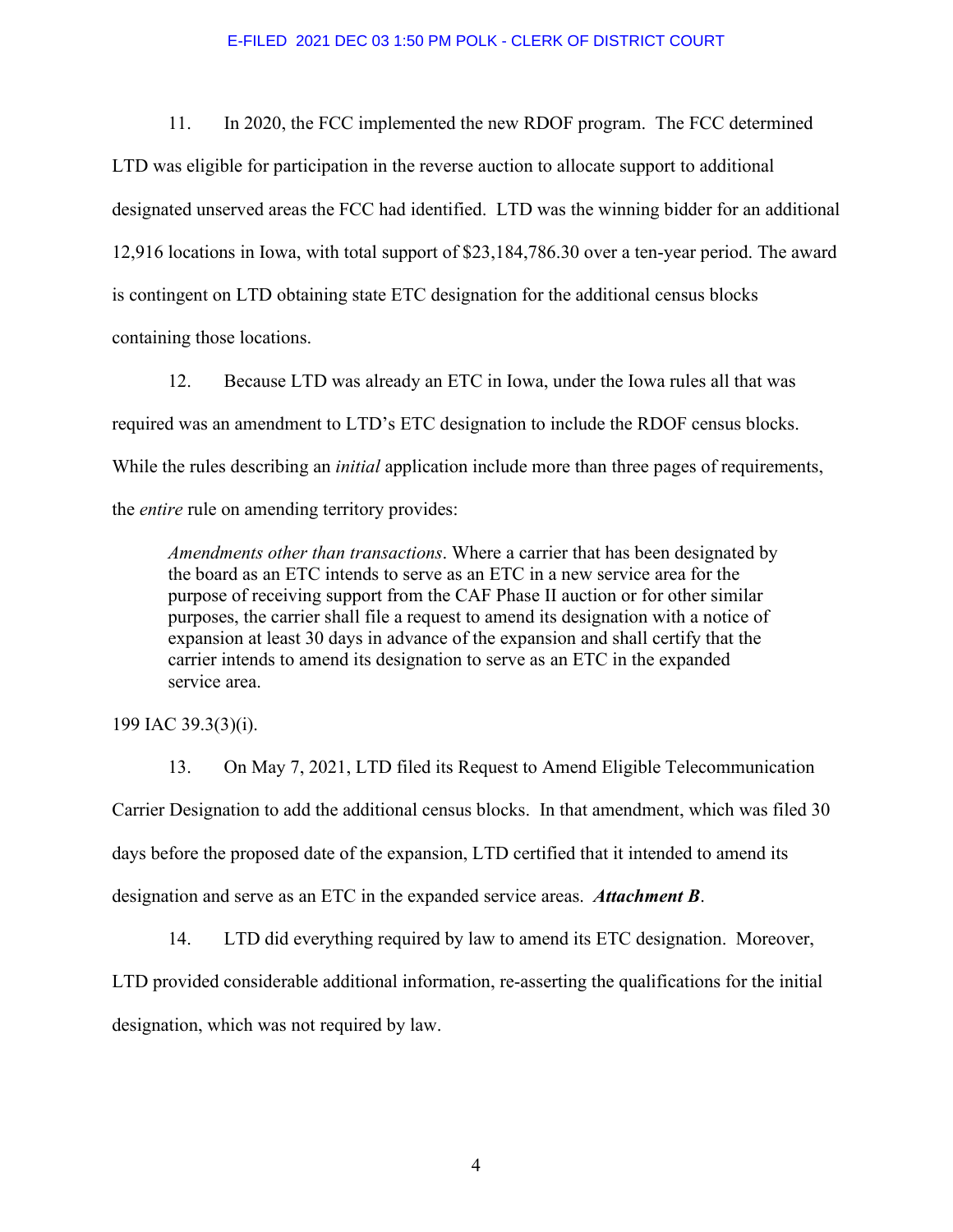15. On May 13, 2021, Board staff issued a letter requesting clarifications and additional information. LTD provided responses on May 18 and May 19.

16. On June 4, 2021, Board staff again requested additional information. On July 6, LTD timely responded, addressing the Board's requests.

17. The initial FCC deadline, subject to waiver, for obtaining state authority was June 7, 2021. On that date, LTD filed a request for waiver with the FCC, seeking additional time to obtain an order from the Board approving the expansion of LTD's ETC designation in Iowa and other states. The waiver request pointed out that seven other states had approved LTD's application for ETC designation, and an eighth followed a few days later.

18. Although LTD provided all requested information in a timely manner and there were no further requests for information, the Board did not act on LTD's amendment despite its awareness of the June 7 FCC deadline. Not only did the Board not act on June 7, it didn't act in July after the last information requested was provided. The Board didn't act in August. The Board didn't act in September. And the Board still didn't act in October. And on October 20, 2021, the FCC denied LTD's request for a waiver of the June 7 deadline for its Iowa authorization.<sup>[1](#page-4-0)</sup> By comparison, the initial designation of LTD in  $2019$  – which, under Iowa law, is designed to be a more thorough review than a mere expansion amendment – took 28 days.

19. On November 2, 2021, with its clock running to seek reconsideration of the FCC order, LTD filed a Request for Expedited Ruling from the Board.

20. On November 5, 2021, the Board issued an Order constituting final agency action denying LTD's requested amendment to its ETC authority. The Board's Order noted issues with the timing of LTD's request, some belated compliance filings, and the need to seek additional

<span id="page-4-0"></span><sup>&</sup>lt;sup>1</sup> On November 19, 2021, LTD timely filed a request for reconsideration of that FCC decision.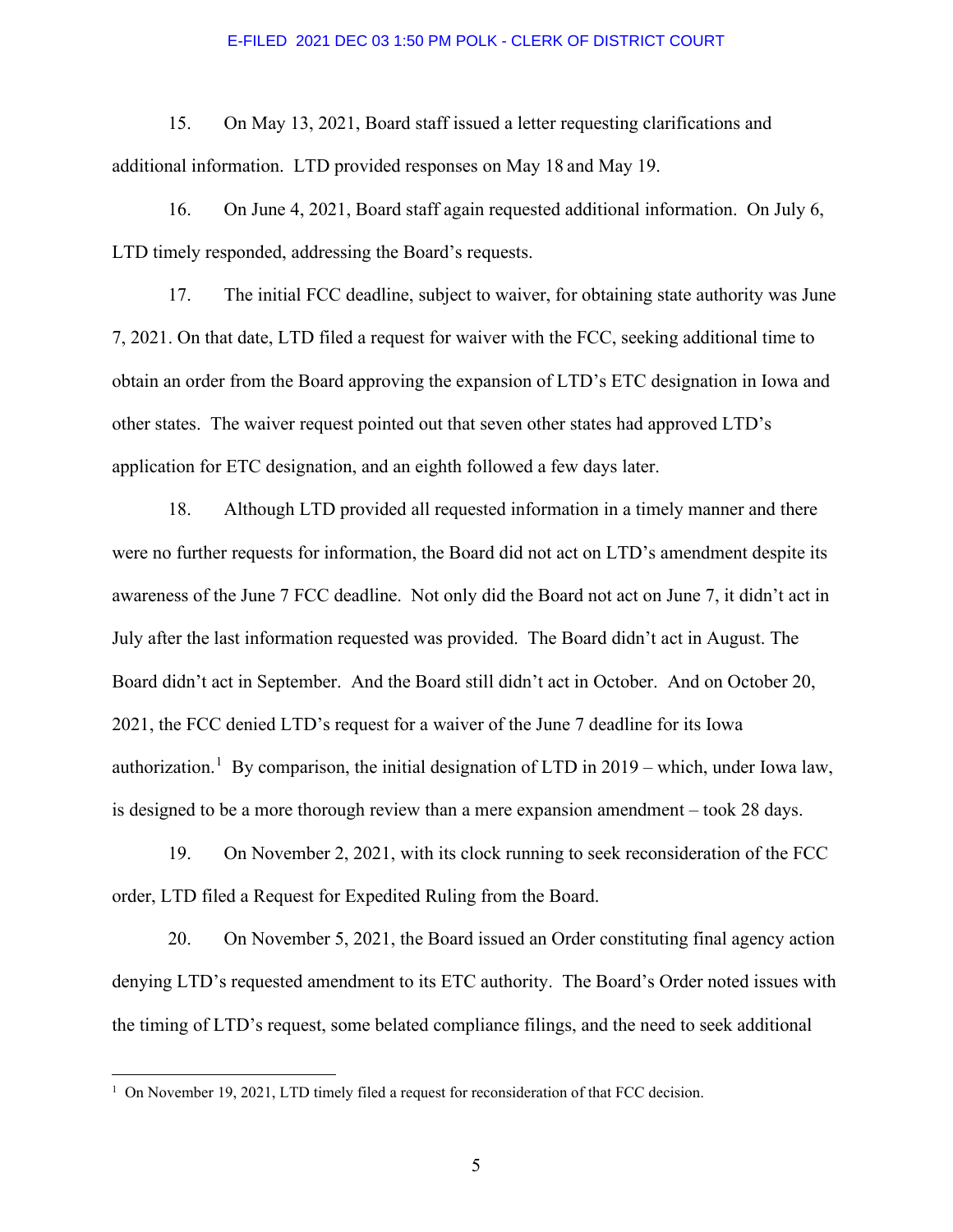information – but the Board did not and could not identify any elements of the amendment rule that were not satisfied at the time of the denial. Moreover, the Board did not and could not deny that the request was made 30 days prior to the proposed effective date, compliant with the administrative rule. The Board made no finding on the affirmative merits of LTD's ETC amendment. *Attachment C*.

21. Notably, LTD's ETC amendment application was treated differently than those of other applicants. Not only did the Board take much longer to rule on LTD's request than any other applicant, it held LTD to a different standard than the one it applied for similarly situated ETC applicants. For example, in IUB Docket ETA-2021-0002, Miles Communications filed its application for ETC designation to allow it to participate in RDOF on May 4, 2021 – just three days before LTD. Miles' application did not include terms and conditions for its supported services, which the Board staff requested by letter just as it had requested additional information from LTD. Despite the similar timing and the perceived need for additional information, the Board granted Miles' application in 31 days, on June 4, 2021, in advance of the FCC's June 7 deadline – and allowed Miles to comply with the staff information request *after* approval (such compliance did not occur for over a month.)

22. Similarly, Guthrie Communications took the position that its RDOF award was for the same area in which it was already designated, so it did not file an application to amend its existing ETC designation. By letter from Board staff on May 30, 2021, the Board noted that its prior designation was by described service territory; RDOF was awarded in census blocks. The Board requested Guthrie to file a list of census blocks in its Miscellaneous docket within five days. There is no indication in that docket that such a list was filed. Guthrie then challenged the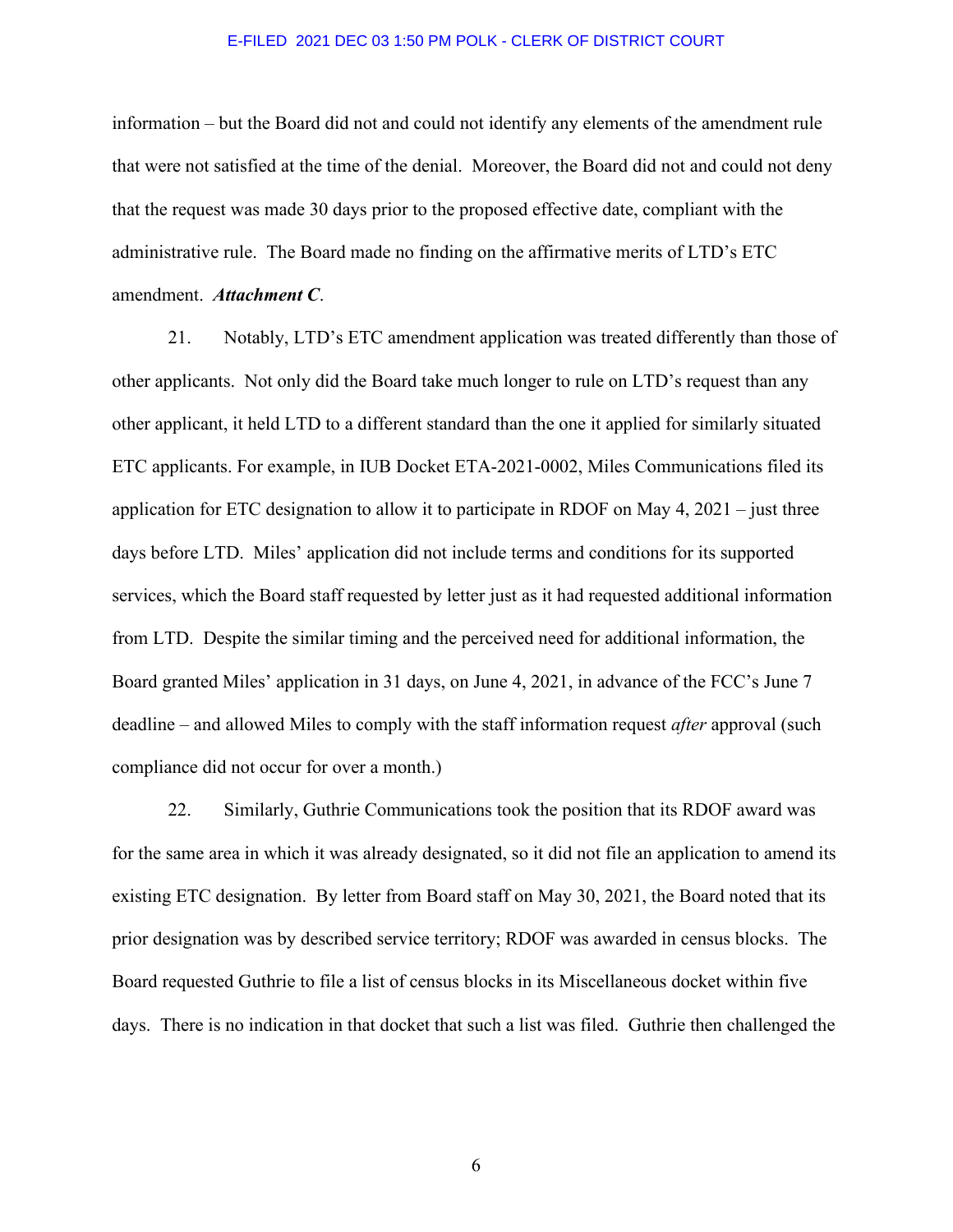Board's invoices for its work on the RDOF issue. There is no indication the Board ever took any steps to prevent Guthrie from being considered authorized for RDOF funds like it did to LTD.

#### **CLAIM FOR JUDICIAL REVIEW AND REVERSAL**

22. LTD incorporates paragraphs 1-21.

23. The Board's denial of LTD's request to amend its ETC territory was contrary to any standards authorized by statute or rule for such amendments. LTD met the only requirements made known for amendments, and the Board did not cite any substantive issues that had not already been resolved at the time of denial. *See* Iowa Code §17A.19(10)(b), (c), (g), (m), (n).

24. The Board's delay and denial of LTD's request to amend its ETC territory was arbitrary and capricious, and inconsistent with how the Board treated applicants making similar application. *See* Iowa Code §17A.19(10)(g), (h), (m), (n).

25. The Board's delay and denial failed to take into account the magnitude of the loss of potential investment in Iowa's underserved communities and the public policy interests in timely action to facilitate the implementation of RDOF and the FCC's decision to award LTD additional territories. *See* Iowa Code §17A.19(10)(d), (i), (j), (k), (m), (n).

26. The Board's apparent application of standards closer to those for an initial ETC application misinterprets the Board's own rules, and used standards that were wholly subjective in violation of LTD's due process. Moreover, if the FCC or the Iowa Legislature allowed and intended for the Board to use unclear, subjective standards without notice, such delegation of authority is an unconstitutional delegation beyond the scope of an administrative agency. *See* Iowa Code §17A.19(10)(a), (b), (d), (g), (i), (n).